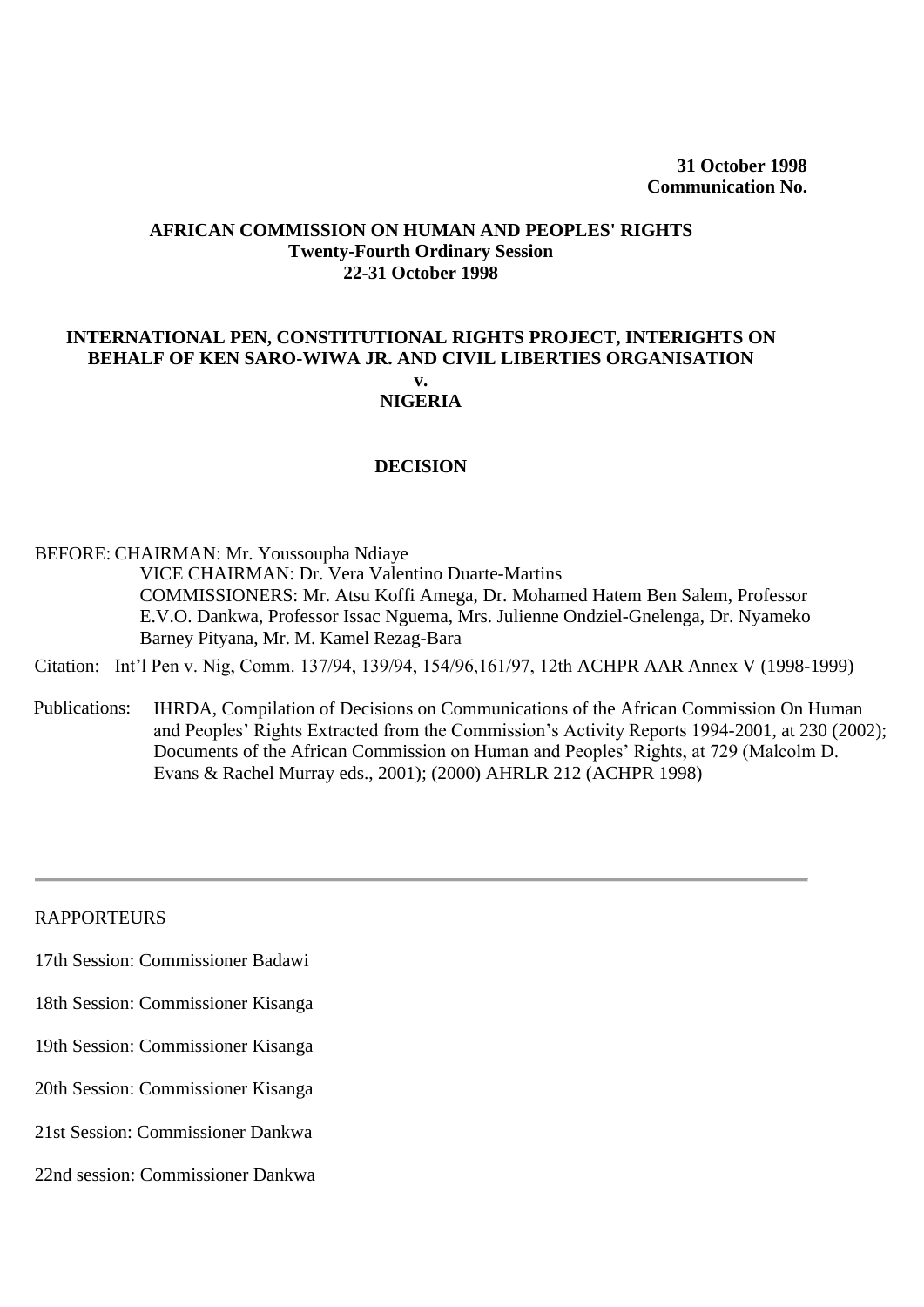#### 23rd Session: Commissioner Dankwa

### 24th Session: Commissioner Dankwa

## THE FACTS AS SUBMITTED BY THE AUTHORS

1. These communications were submitted to the African Commission by International Pen, the Constitutional Rights Project, Interights [and Civil Liberties Organisation] respectively. They were joined because they all concern the detention and trial of Kenule Beeson Saro-Wiwa, a writer and Ogoni activist, president of the Movement for the Survival of the Ogoni People. The communications 139/94 and 154/96 also complain of similar human rights violations suffered by Mr. Saro-Wiwa's codefendants, also Ogoni leaders.

2. The communications 137/94 and 139/94 were submitted in 1994 before any trial began. After the murder of four Ogoni leaders on 21 May 1994, following riot during a public meeting organised by Movement for the Survival of the Ogoni Peoples (MOSOP) representing the rights of those who lived in oil producing areas of Ogoni land, Saro-Wiwa and many hundreds of others were arrested, Saro-Wiwa himself on 22 May 1994 and the vice-president of MOSOP, Ledum Mitee, shortly thereafter. Both communications allege that Mr. Saro-Wiwa was severely beaten during the first days of his detention and was held for several days in leg irons and handcuffs. He was also denied access to his lawyer and the medicine he needed to control his blood pressure, at times prevented from seeing his family, and held in very poor conditions.

3. In its communication, submitted on 9 September 1994, the Constitutional Rights Project included a list of 16 other Ogonis who had been held without charge or bail for what was at that time over three months. Both communications alleged that Mr. Saro-Wiwa had been detained because of his political work in relation to MOSOP. He had been detained five times for brief periods since the beginning of 1993, and released each time without charge, except on one occasion in mid-1993 where he was held for several weeks and charged with unlawful assembly.

4. The State Military Administrator declared that Mr. Saro-Wiwa and his co-defendants had incited members of MOSOP to murder four rival Ogoni leaders, but no charges were brought until 28 January 1995. In the months between arrest and the beginning of the trial, the defendants were not allowed to meet with their lawyers, and no information on the charges was provided to the defence.

5. In February 1995 the trial of the defendants began before a tribunal established under the Civil Disturbances Act. The three members of this tribunals were appointed directly by General Abacha in November 1994, although counsel for the Rivers State Administrator argued in August that the cases were within the exclusive jurisdiction of the Rivers State High Court, since Rivers State is where the offences occurred.

6. In June 1995 the Constitutional Rights Project submitted a supplement to its communication, alleging irregularities in the conduct of the trial itself: harassment of defence counsel, a military officer's presence at what should have been confidential meetings between defendants and their counsel, bribery of witnesses, and evidence of bias on the part of the tribunal members themselves. In October 1995 PEN also copied to the Commission a letter it sent to General Abacha protesting the lack of concrete evidence and the unfair conduct of the trial.

7. On 30 and 31 October 1995, Ken Saro-Wiwa and eight of the co-defendants (Saturday Dobee, Felix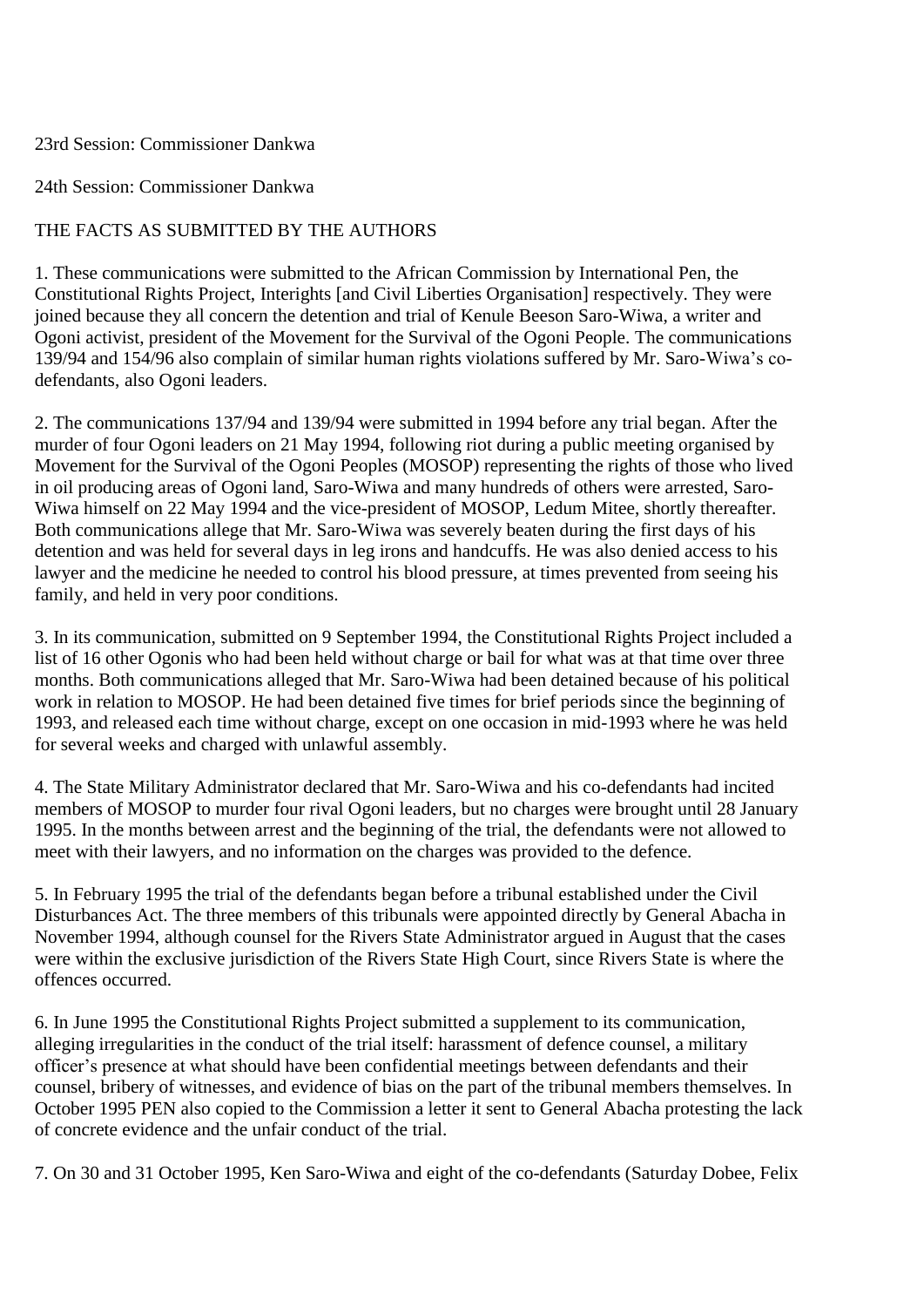Nuate, Nordu Eawo, Paul Levura, Daniel Gbokoo, Barinem Kiobel, John Kpunien and Baribor Bera) were sentenced to death, while six others including Mr. Mitee were acquitted. The CRP submitted an emergency supplement to its communication on 2 November 1995, asking the Commission to adopt provisional measures to prevent the executions.

8. The Secretariat of the Commission faxed a note verbale invoking interim measures under revised Rule 111 of the Commission's Rules of Procedure to the Ministry of Foreign Affairs of Nigeria, the Secretary General of the OAU, the Special Advisor (Legal) to the Head of State, the Ministry of Justice of Nigeria, and the Nigerian High Commission in The Gambia. The note verbale pointed out that as the case of Mr. Saro-Wiwa and the others was already before the Commission, and the government of Nigeria had invited the Commission to undertake a mission to that country, during which mission the communications would be discussed, the executions should be delayed until the Commission had discussed the case with the Nigerian authorities.

9. No response to this appeal was received before the executions were carried out.

10. On 7 November 1995 the Provisional Ruling Council (PRC) confirmed the sentences of death and on 10 November 1995 all the accused persons were executed in secret at the Port Harcourt Prison. By section 7 of the Civil Disturbances (Special Tribunals) Decree No. 2 of 1987, under which the executed persons were tried, the PRC are required to receive the records of the trial Tribunal before confirmation of the decision is possible. These records were not prepared by the Tribunal and so were not available for the PRC.

11. In 1996 the Secretariat received a communication from Interights representing Ken Saro-Wiwa Jr. It alleged that the condemned persons had been detained arbitrarily prior to and during the trial and that they had been subjected to torture in the Army camp. Furthermore it alleged serious irregularities concerning the conduct of the trial: that the tribunals that convicted the accused persons were not independent; that there was no presumption of innocence; that the accused persons had not been given time or facilities in which to prepare their defence; that they had been denied legal representation by a counsel of their choice; that there was no right of appeal and that following the sentencing the persons were held incommunicado. Interights asserted that they were tried, convicted and sentenced to death for the peaceful expression of their views and opinions on the violations of the rights of the Ogoni people.

12. In December 1996 the Secretariat received a communication from the Civil Liberties Organisation, alleging that the Civil Disturbances (Special Tribunal) Decree is invalid because it was made without participation of the people; that its composition with military officers and members of the Provisional Ruling Council meant that it could not be impartial; and that the lack of judicial review of the decisions of this tribunal amount to a violation of the right to appeal and fair trial. The communication alleges that the trial, conviction and sentencing of Ken Saro-Wiwa and others violated Articles 7.1(b)(c) and (d) of the African Charter, and that the execution of these persons violates Article 4. The communication alleges that the arraignment of 19 more alleged suspects constitutes another potential violation of the Charter.

# COMPLAINT

13. The Communications allege violation of Articles 1, 4, 5, 7, 9, 10, 11, 16 and 26 of the African Charter.

# THE STATE RESPONSE AND OBSERVATIONS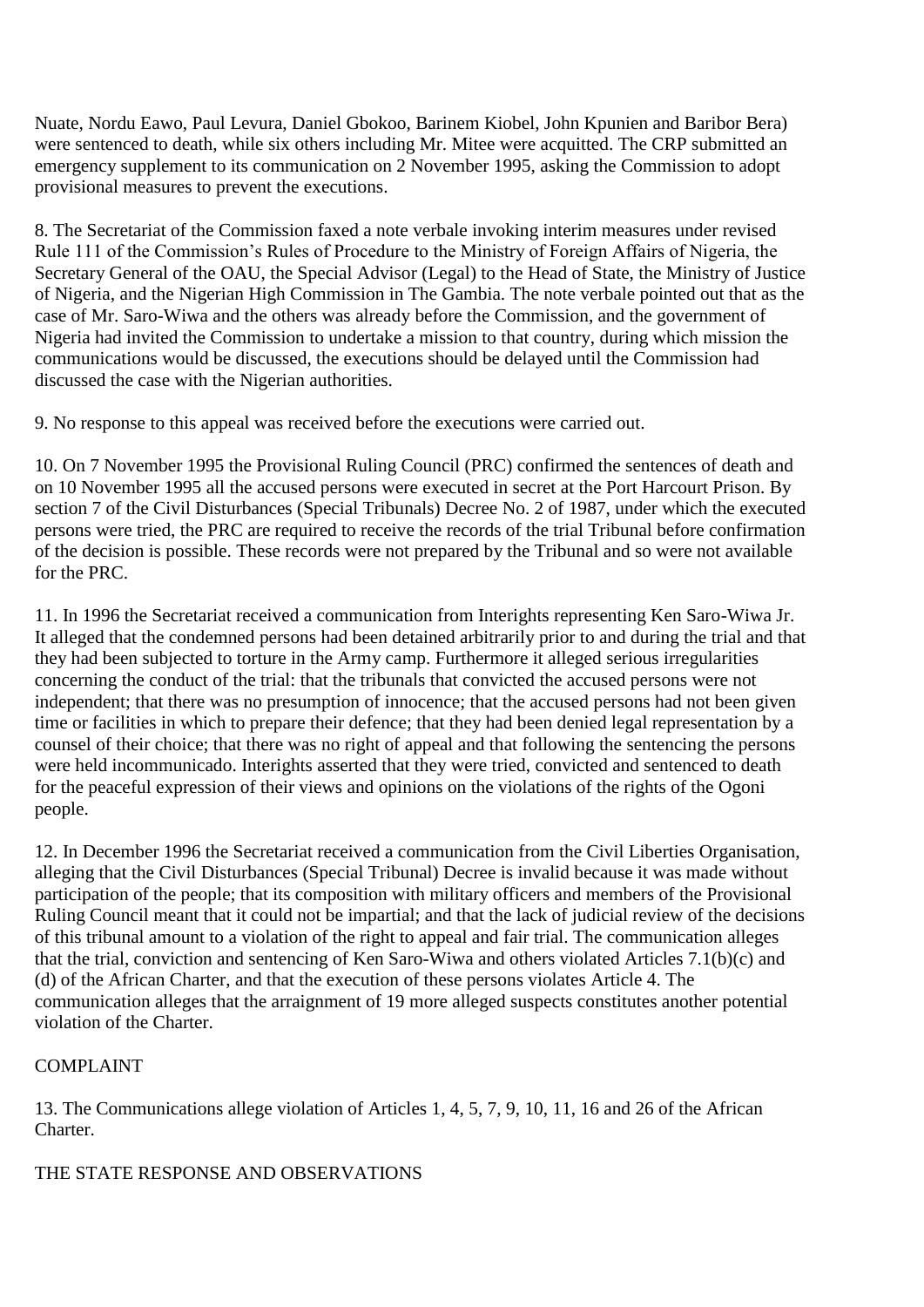14. The government argues that its actions were necessary to protect the rights of the citizens who had been murdered; that the tribunal which tried Saro-Wiwa was competent because two of its three members were lawyers; that the process of confirmation by a state government was an adequate appeal; that the Civil Disturbances Decree had not been protested upon its enactment in 1987 and that it had been set up to deal with a crisis situation.

## PROCEDURE BEFORE THE COMMISSION

15. Communication 137/94 is dated 28 September 1994 and was submitted by International Pen.

16. Communication 139/94 is submitted by Constitutional Rights Project and dated 9 September 1994.

17. The Commission was seized of the communications at its 16th Session in October 1994, but deferred its decision on admissibility pending notification and receipt of additional information from the Nigerian Government.

18. At the 16th session the Commission decided to merge the communications.

19. On 9 November 1994, a notification of the two communications was sent to the Nigerian Government and Rule 109 of the Rules of Procedure was invoked, requesting the Nigerian Government not to cause irreparable prejudice to Mr. Saro-Wiwa.

20. On 6 February 1995 a letter was received from International Pen stating that Mr. Saro-Wiwa was being ill-treated and that he was facing the death penalty.

21. On 13 February a letter was sent to the Nigerian Government re-emphasising the need for Rule 109 to be applied.

22. On 22 February 1995, a letter was received from complainants stating that Ken Saro-Wiwa had been charged and was scheduled to appear before a three person tribunal from which there was no right of appeal. The tribunal members are chosen by General Abacha in violation of international fair trial standards. The complainant recognised that local remedies had yet to be exhausted and announced its intention to present an update of the case to the Commission once the trial was completed.

23. At the 17th session the Commission declared the communications admissible. They were to be heard on their merits at the 18th session.

24. On 20 April 1995, letters were sent to the Government of Nigeria and the complainants informing them of this.

25. On 28 June 1995 a letter was received from the Constitutional Rights Project describing developments in the case.

26. On 1 September 1995, a letter was sent to the government of Nigeria stating that the communication would be heard on the merits at the 18th session of the Commission and inviting the government to send a representative.

27. At the 18th session the Commission decided that the communications should be taken up by the mission planned for Nigeria.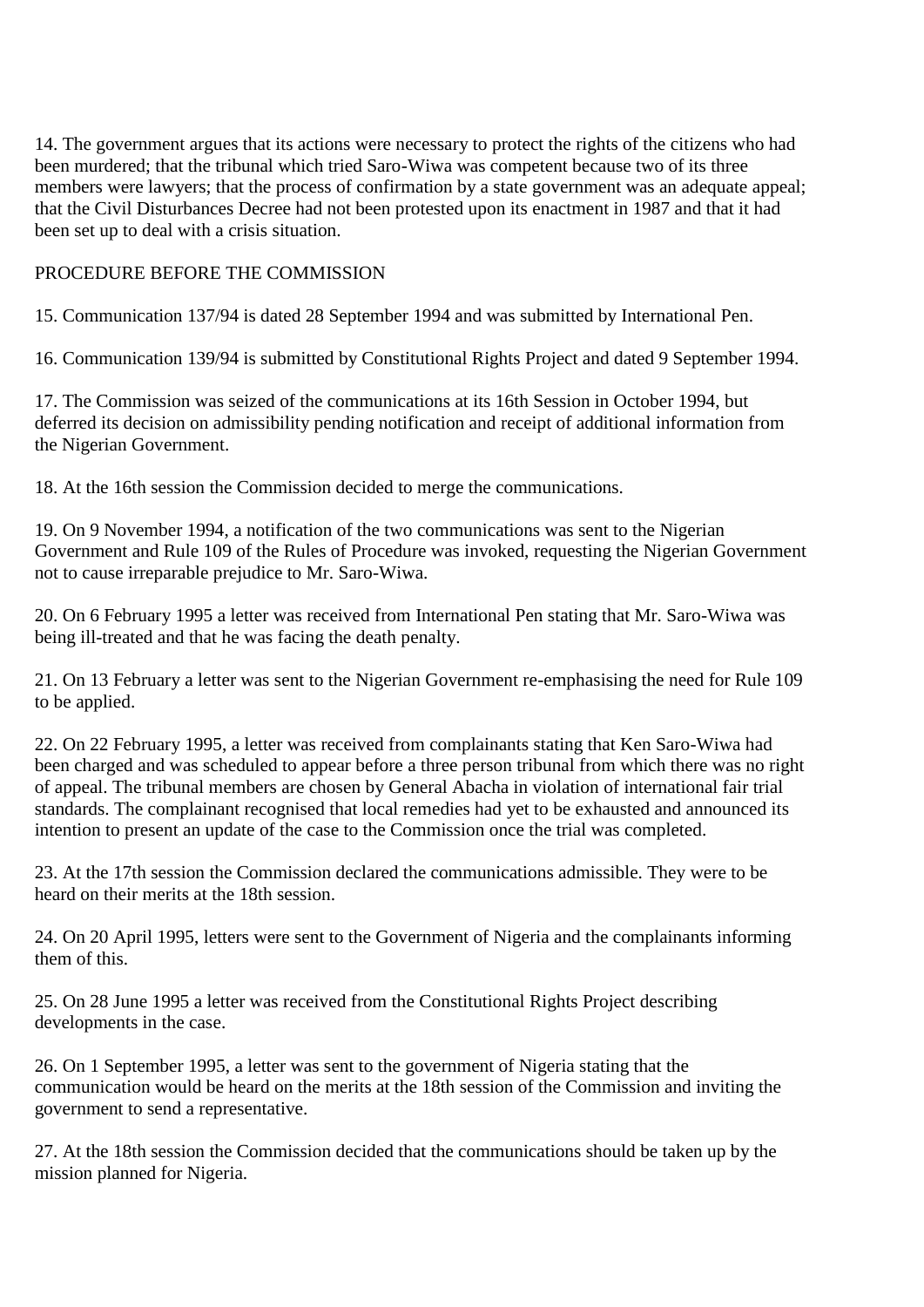28. On 9 October 1995 a letter was received from PEN American Centre expressing concern for the state of health of Mr. Saro-Wiwa.

29. On 1 November 1995, upon hearing that a death sentence had been passed on Mr. Saro-Wiwa and eight of his co-defendants, the Secretariat faxed a note verbale to the government of Nigeria, invoking the revised Rule of Procedure 111 (formerly 109) asking that the executions should be delayed until the Commission had taken its mission and spoken with the competent authorities. This note verbale was also faxed to the Secretary General of the OAU, the Nigerian High Commission in Banjul, and the Special Adviser (Legal) to the Head of State of Nigeria.

30. On 2 November 1995 a letter was received from the Constitutional Rights Project notifying the Secretariat of the death sentences and requesting that provisional measures be invoked.

31. On 9 November 1995 Commissioner Dankwa, hearing that the death sentence had been confirmed, wrote to the Secretariat requesting such action. He was faxed a copy of the note verbale.

32. On 20 November 1995 the Secretariat received a note verbale from the Nigerian High Commissioner in Banjul, attempting to justify the executions.

33. On 21 November 1995 the Secretariat wrote a note verbale to the Nigerian High Commission in Banjul, requesting the official judgement in the Saro-Wiwa case, which had been mentioned in the note verbale.

34. On 30 November 1995 a letter was sent to the complainants stating that the communications would be taken up by the Commission's mission to Nigeria.

35. On 13 December 1995, the Secretariat received a letter dated 13 November 1995 from the office of the Special Adviser to the Head of State, attempting to justify the executions.

36. On 18 and 19 December 1995, the Commission held an extraordinary session on Nigeria in Kampala.

37. On 26 January 1996 a letter was sent to the Constitutional Rights Project informing it of the interim measures taken with regard to Ken Saro-Wiwa.

38. At the 19th session, held in March/April 1996 in Ouagadougou, Burkina Faso, the Commission heard statements from the government of Nigeria and the complainants. Mr. Chidi Anselm Odinkalu was duly authorised to appear for the complainants, and Mr. Osah and Mr. Bello appeared for the Nigerian Government. At the end of the hearing the Commission took a general view on the cases and deferred taking final decision in each case pending the accomplishment of its proposed mission to Nigeria. The Commission proposed May 1996 as the dates for the visit. The Nigerian delegation said they will communicate these dates to the Government of Nigeria for confirmation.

39. On 8 May 1996 the Commission wrote to the Nigerian Government, Constitutional Rights Project and International PEN informing them that a decision had been taken at the 19th session to send a mission to the country where the cases would be taken up.

40. At the 20th session held in Grand Bay, Mauritius, October 1996, the Commission decided to postpone the final decision on the merits of the communications to the next session, awaiting the result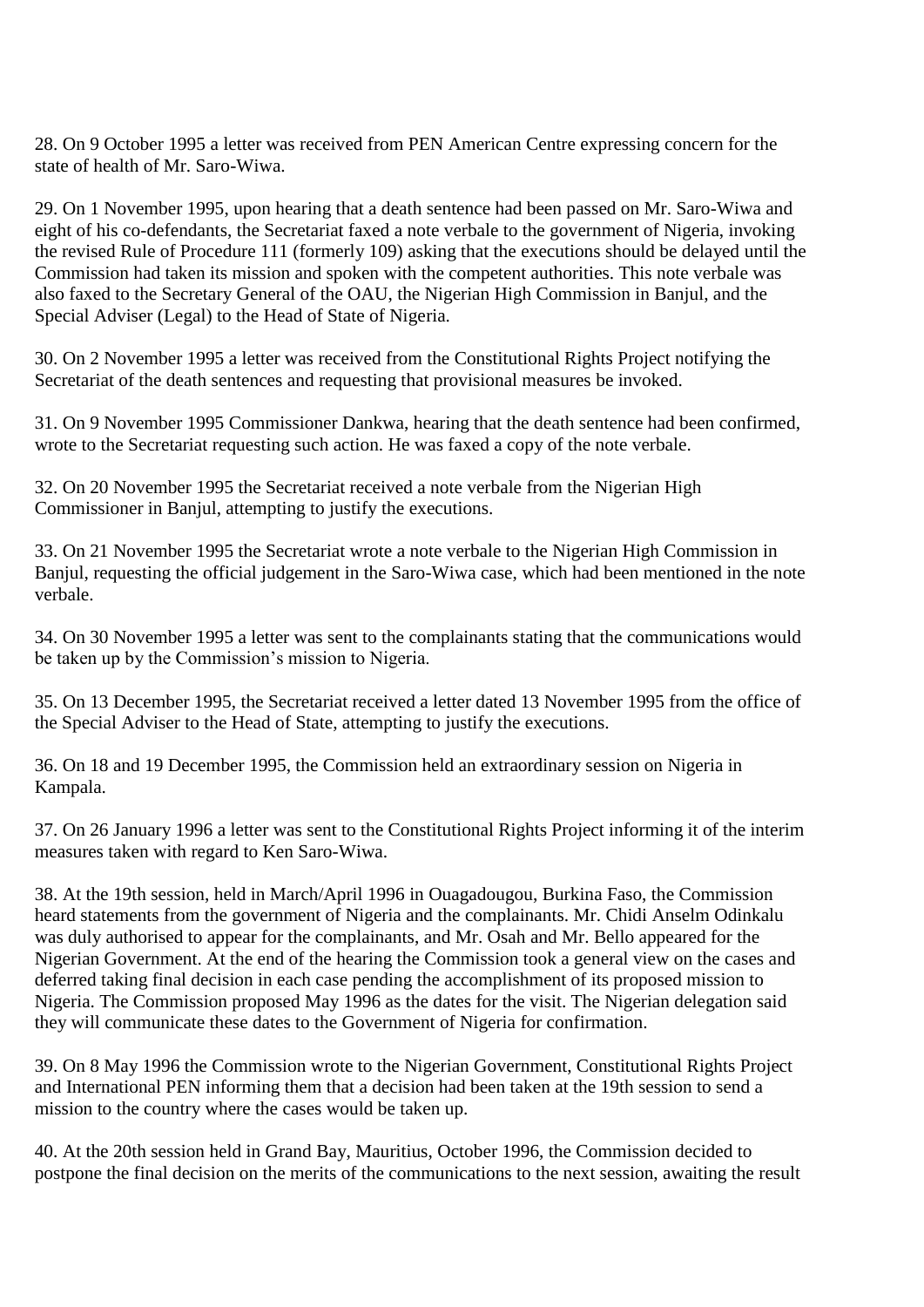of the planned mission to Nigeria. The Commission also decided to join communication 154/96 with these communications.

41. On 10 December 1996 the Secretariat sent letters to the complainants informing them of the decisions of the Commission.

42. On 10 December 1996 the Secretariat sent a note verbale to the government informing it of the decisions of the Commission.

43. On 29 April, the Secretariat received a letter from Mr. Olisa Agbakoba entitled 'Preliminary objections and observations to the Mission of the Commission which visited Nigeria from March 7-14 1997. The document was submitted on behalf of Interights with regard to 14 communications, including this one.

44. Among the objections raised and or observations made were: a) the neutrality, credibility And relevance; and composition of the Mission.

45. At its 21ST session held in April 1997, the Commission postponed taking decision on the Merits to the next session, pending the submission of scholarly article and court decisions by the complainants to assist it in its decision. The Commission also awaits further analysis of its report of the mission to Nigeria. It must be stated that Mr. Chidi Odinkalu did send the article mentioned above.

46. On 22 May, the complainants were informed of the Commission's decision, while the State was informed on May 28.

47. Communication 154/96 is dated 6 November 1995 and received at the Secretariat on 4 March 1996.

48. The communication requested the Commission to take interim measures to prevent the executions. A supplementary submission was sent with the communication informing the Commission that the executions had taken place on 10 November but that the communication was reaffirmed.

49. On 13 November 1995 the Nigerian Government wrote to the Commission informing it of the Government's view of the situation.

50. On 20 November 1995 the High Commission of Nigeria in the Gambia giving its opinion on the matter.

51. On 21 November 1995 the Commission wrote to the High Commission of Nigeria in the Gambia requesting a copy of the Justice's judgement in the case.

52. On 12 March 1996 a confirmation was sent to this effect by the complainant.

53. At the 19th session in March 1996 the communication was not considered, but the Commission took a general view of all the communications against Nigeria and deferred any decision on cases pending the accomplishment of its proposed mission to Nigeria.

54. On 13 August 1996 a complete copy of the communication was sent to the government of Nigeria.

55. On 13 August 1996 a letter was sent to the complainant informing him of the status of the case.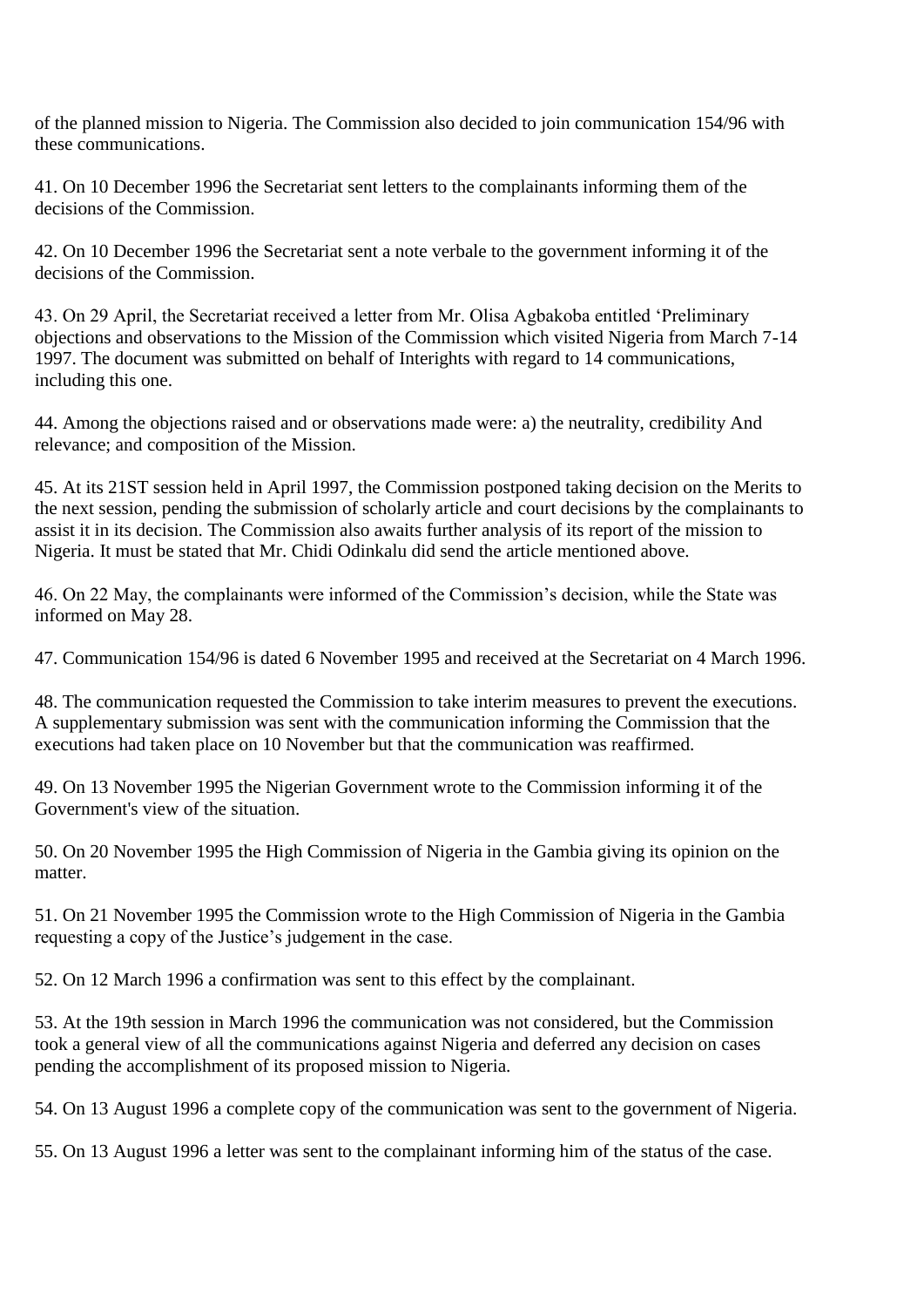56. On 4 February 1997, the Secretariat received a letter entitled supplementary submissions with respect to communication No. 154/96.

57. On 4th April, the Secretariat acknowledged receipt of the letter.

58. On 29 April, the Secretariat received a letter from Mr. Olisa Agbakoba entitled 'Preliminary objections and observations' to the Mission of the Commission which visited Nigeria from March 7-14 1997. The document was submitted on behalf of Interights with regard to 14 communications, including this one.

59. Among the objections raised and or observations made were: a) the neutrality, credibility and relevance; and composition of the mission.

60. At its 21st session held in April 1997, the Commission postponed taking decision on the merits to the next session, pending the submission of scholarly articles and court case by the complainants to assist it in its decision. The Commission also awaits further analysis of its report of the mission to Nigeria.

61. On 22 May, the complainants were informed of the Commission's decision, while the State was informed on May 28.

62. On May 27, the Secretariat received a letter from the complainant entitled 'Additional Information on Ouster Clauses in Nigerian Law' in which he promised to furnish the Secretariat with the information requested by the Commission at its 21st session "within the next three weeks".

63. From this day on the procedure is identical to communications 137/94 and 139/94.

64. Communication 161/97 was received on 10 January 1997.

65. On 14 January 1997 a note verbale with a copy of the communication was sent to the Ministry of External Affairs, copy to the Special Legal Adviser to the Head of State, the Nigerian High Commission, and the Embassy of Nigeria in Addis Ababa.

66. On 23 January 1997 an acknowledgement of receipt was sent to the complainant.

67. At its 21ST session held in April 1997, the Commission postponed taking decision on the merits to the next session, pending the submission of scholarly articles and court case by the complainants to assist it in its decision. The Commission also awaits further analysis of its report of the mission to Nigeria.

68. On 22 May, the complainants were informed of the Commission's decision, while the State was informed on May 28.

69. At the 22nd Ordinary session, the Commission postponed taking a decision on the cases pending the discussion of the Nigerian Mission report.

70. At the 23rd Ordinary session held in Banjul The Gambia, from 20-29 April 1998, the Commission was unable to consider the communication due to lack of time.

71. On 25 June 1998, letters were sent from the Secretariat of the Commission to all parties concerned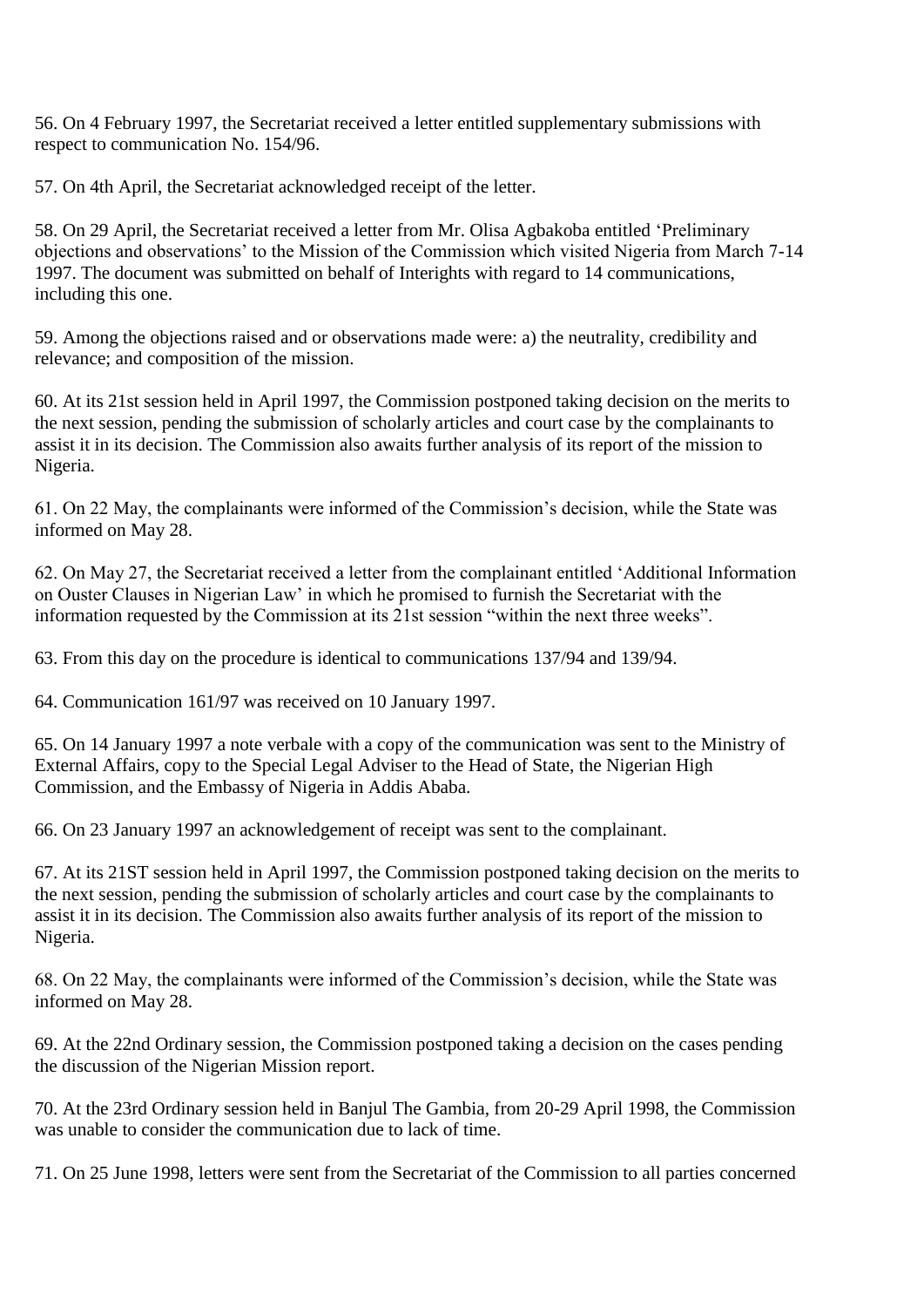regarding the status of the communications.

LAW

# ADMISSIBILITY

72. Article 56 of the African Charter reads:

"Communications...shall be considered if they:

...5. Are sent after exhausting local remedies, if any, unless it is obvious that this procedure is unduly prolonged,.."

73. This is just one of the 7 conditions specified by Article 56, but it is that which usually requires the most attention. Because Article 56 is necessarily the first considered by the Commission, before any substantive consideration of communications, it has already been the subject of substantial interpretation; in the jurisprudence of the African Commission, there are several important precedents.

74. Specifically, in the four decisions the Commission has already taken concerning Nigeria, Article 56.5 is analysed in terms of the Nigerian context. Communication 60/91 (Decision ACHPR/60/91) concerned the Robbery and Firearms Tribunal; Communication 87/93 (Decision ACHPR/87/93) concerned the Civil Disturbances Tribunal; Communication 101/93 (Decision ACHPR/101/93) concerned the Legal Practitioners Decree; and Communication 129/94 (ACHPR/129/94) concerned the Constitution (Modification and Suspension) Decree and the Political Parties (Dissolution) Decree.

75. All of the Decrees in question in the above communications contain "ouster" clauses. In the case of the special tribunals, these clauses prevent the ordinary courts from taking up cases placed before the special tribunals or from entertaining any appeals from the decisions of the special tribunals. (ACHPR/60/91:23 and ACHPR/87/93:22). The Legal Practitioners Decree specifies that it cannot not be challenged in the courts and that anyone attempting to do so commits a crime (ACHPR/101/93:14- 15). The Constitution Suspension and Modification legally prohibited their challenge in the Nigerian Courts (ACHPR/129/94:14-15).

76. In all of the cases cited above, the Commission found that the ouster clauses render local remedies non-existent, ineffective or illusory. They create a legal situation in which the judiciary can provide no check on the executive branch of government. A few courts in the Lagos district have occasionally found that they have jurisdiction; in 1995 the Court of Appeal in Lagos, relying on common law, found that courts should examine some decrees notwithstanding ouster clauses, where the decree is "offensive and utterly hostile to rationality" (Reprinted in the Constitutional Rights Journal). It remains to be seen whether any Nigerian courts will be courageous enough to follow this holding, and whether the government will abide by their rulings should they do so.

77. In the present case, while the above reasoning was used in the initial decisions on admissibility, it is at the present time unnecessary. In light of the fact that the subjects of the communications are now deceased, it is evident that no domestic remedy can now give the complainants the satisfaction they seek. The communications are thus admissible.

# **MERITS**

78. Article of the Charter 5 reads: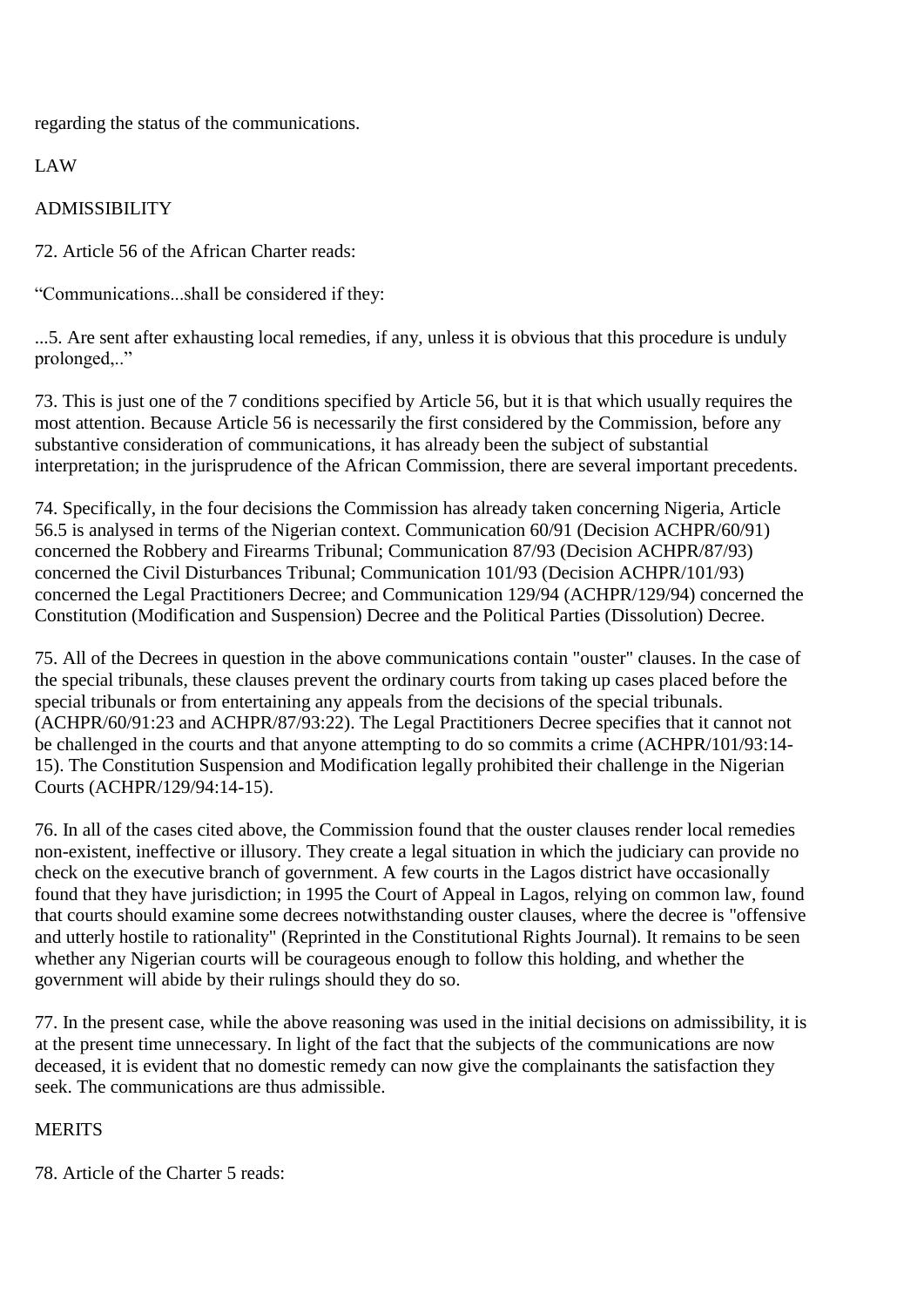"Every individual shall have the right to the respect of the dignity inherent in a human being and to the recognition of his legal status. All forms of exploitation and degradation of man particularly slavery, slave trade, torture, cruel, inhuman or degrading punishment and treatment shall be prohibited."

79. Article 5 prohibits not only torture, but also cruel, inhuman or degrading treatment. This includes not only actions which cause serious physical or psychological suffering, but which humiliate the individual or force him or her to act against his will or conscience.

80. International PEN alleges that Ken Saro-Wiwa was kept in leg irons and handcuffs and subjected to ill-treatment including beatings and being held in cells which were airless and dirty, then denied medical attention, during the first days of his arrest. There was no evidence of any violent action on his part or escape attempts that would justify holding him in irons. Communication 154/96 alleges that all the victims were manacled in their cells, beaten and chained to the walls in their cells.

81. The government has made no written submission in these cases, and has not refuted these allegations in its oral presentation. It is well-established jurisprudence of the Commission that where allegations go entirely unchallenged, it will proceed to decide on the facts presented (See, e.g., the Commission's decisions in communications 59/91, 60/91, 64/91, 87/93 and 101/93). Thus, the Commission holds a violation of Article 5 of the Charter.

82. Article 6 of the African Charter reads:

"Every individual shall have the right to liberty and to the security of his person. No one may be deprived of his freedom except for reasons and conditions previously laid down by law. In particular, no one may be arbitrarily arrested or detained."

83. All the victims were arrested and kept in detention for a lengthy period under the State Security (Detention of Persons) Act of 1984 and State Security (Detention of Persons ) Amended Decree No. 14 (1994), that stipulates that the government can detain people without charge for as long as three months in the first instance. The decree also states that the courts cannot question any such detention or in any other way intervene on behalf of the detainees. This decree allows the government to arbitrarily hold people critical of the government for up to 3 months without having to explain themselves and without any opportunity for the complainant to challenge the arrest and detention before a court of law. The decree therefore prima facie violates the right not to be arbitrarily arrested or detained protected in Article 6.

84. The government has made no defence of this decree, either for its general validity or its justice as applied in this case. Thus, the Commission holds a violation of Article 6.

85. Article 7 of the African Charter reads:

"1. Every individual shall have the right to have his cause heard. This comprises:

the right to appeal to competent national organs against acts of violating his fundamental rights; the right to be presumed innocent until proved guilty by a competent court or tribunal; the right to defence, including the right to be defended by counsel of his choice; the right to be tried within a reasonable time by an impartial court or tribunal."

86. As regards the conduct of the trial itself, it is unnecessary for the Commission to delve into the specific circumstances, because by the Commission's own precedent the tribunal was defective. As will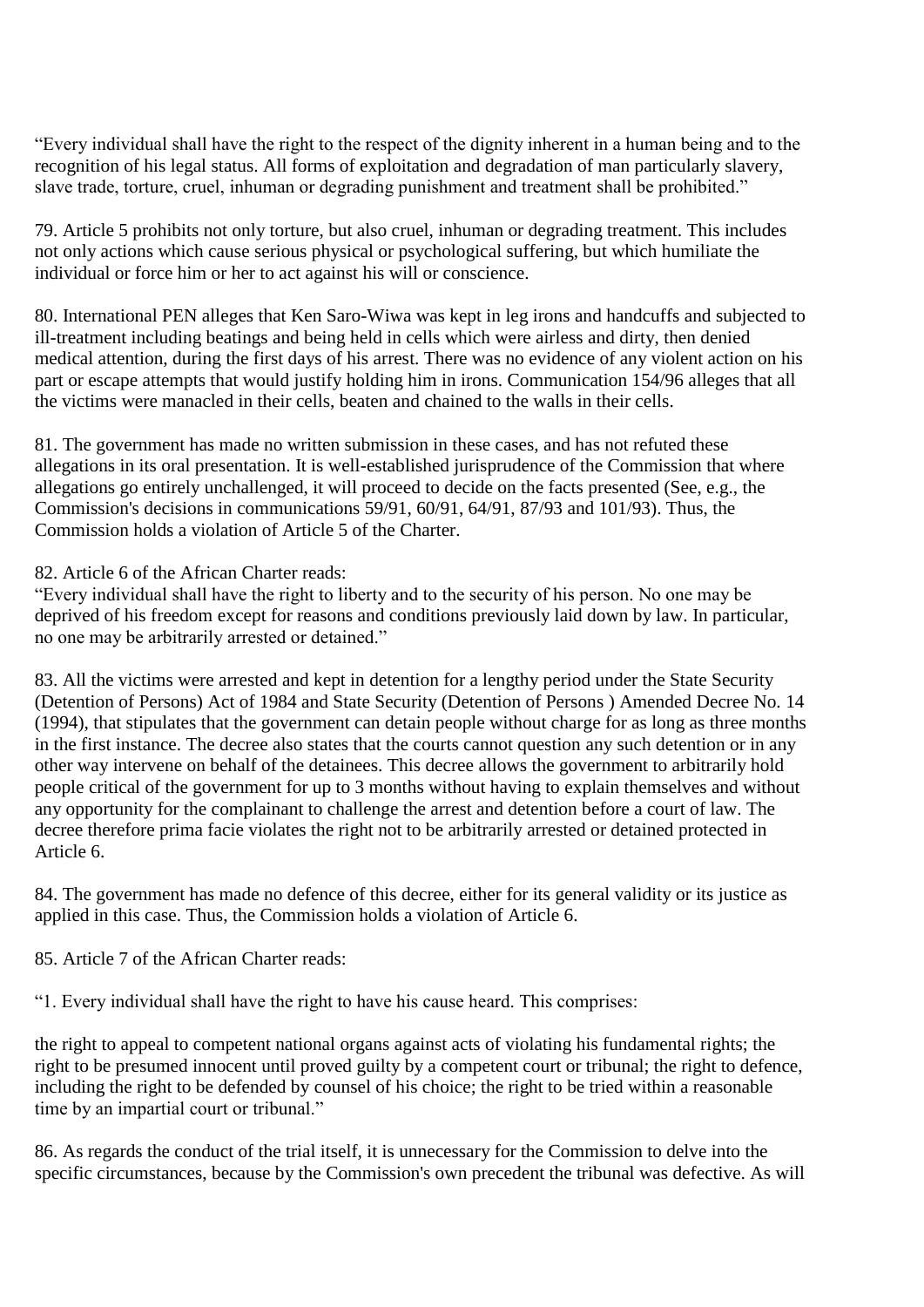be recalled, in its decision on Communication 87/93, the Commission considered that special tribunals established under the Civil Disturbances Act violate Article 7.1(d) of the African Charter, because their composition is at the discretion of the executive branch. Removing cases from the jurisdiction of the ordinary courts and placing them before an extension of the executive branch necessarily compromises their impartiality, which is required by the African Charter. This violation of the impartiality of tribunals occurs in principle, regardless of the qualifications of the individuals chosen for a particular tribunal.

87. The note verbale of the Nigerian High Commissioner in The Gambia points out that the tribunal was not a military one, but was presided over by a judge of the Nigerian Court of Appeal, and that tribunals are properly constituted in the Nigerian judicial system to deal with specific issues and for speedier dispensation of justice. The note verbale makes other specific points on the conduct of the trial, arguing for its fairness: the placement of evidence, its conduct in public, and the fact that some of the defendants were ultimately acquitted.

88. In its oral presentation at the 19th session, the government argued that the confirmation of sentence given by the state governors is an adequate appeal.

89. The Commission might cite opposing facts, casting doubt upon the fairness of the tribunal. For example, The Head of State personally chose its members consisting of three instead of the five persons required by the Civil Disturbances Act. When defence counsel wrote to the Chief Judge of the Federal High Court on 27 November 1994 for information on when the trial would begin, the judge responded:

"This Court has nothing to do about the Tribunal. It is the responsibility of the Presidency".

90. There is a great deal of information available from Nigerian and international sources on the dayto-day conduct of the tribunal and the significance of its legal rulings. Yet in reaching its decision, the Commission need only rely upon its earlier holding, made in less politically charged circumstances, that the special tribunals established under the Civil Disturbances Act are in violation of the African Charter. As a result, it finds that Ken Saro-Wiwa and his co-defendants were denied the right to a fair trial, in violation of Article 7.1(d).

91. Section 7 of the Civil Disturbances (Special Tribunals) Decree No. 2 of 1987 decides that the confirming authority of judgments given under the act is the PRC, that is the ruling council of the Federal Military government, the members of which are exclusively members of the armed forces.

92. Section 8(1) of the same Decree stipulates:

"The validity of any decision, sentence, judgement, confirmation, direction, notice or order given or made, as the case may be, or any other thing whatsoever done under this Act shall not be inquired into by any court of law."

93. In this case, it is not safe to view the Provisional Ruling Council as impartial or independent. Section 8(1) effectively ousts all possibility of appeal to the ordinary courts. Thus, the accused persons had no possibility of appeal to a competent national organ, and the Commission finds a violation of Article  $7.1(a)$ .

94. Article 26 of the African Charter reads: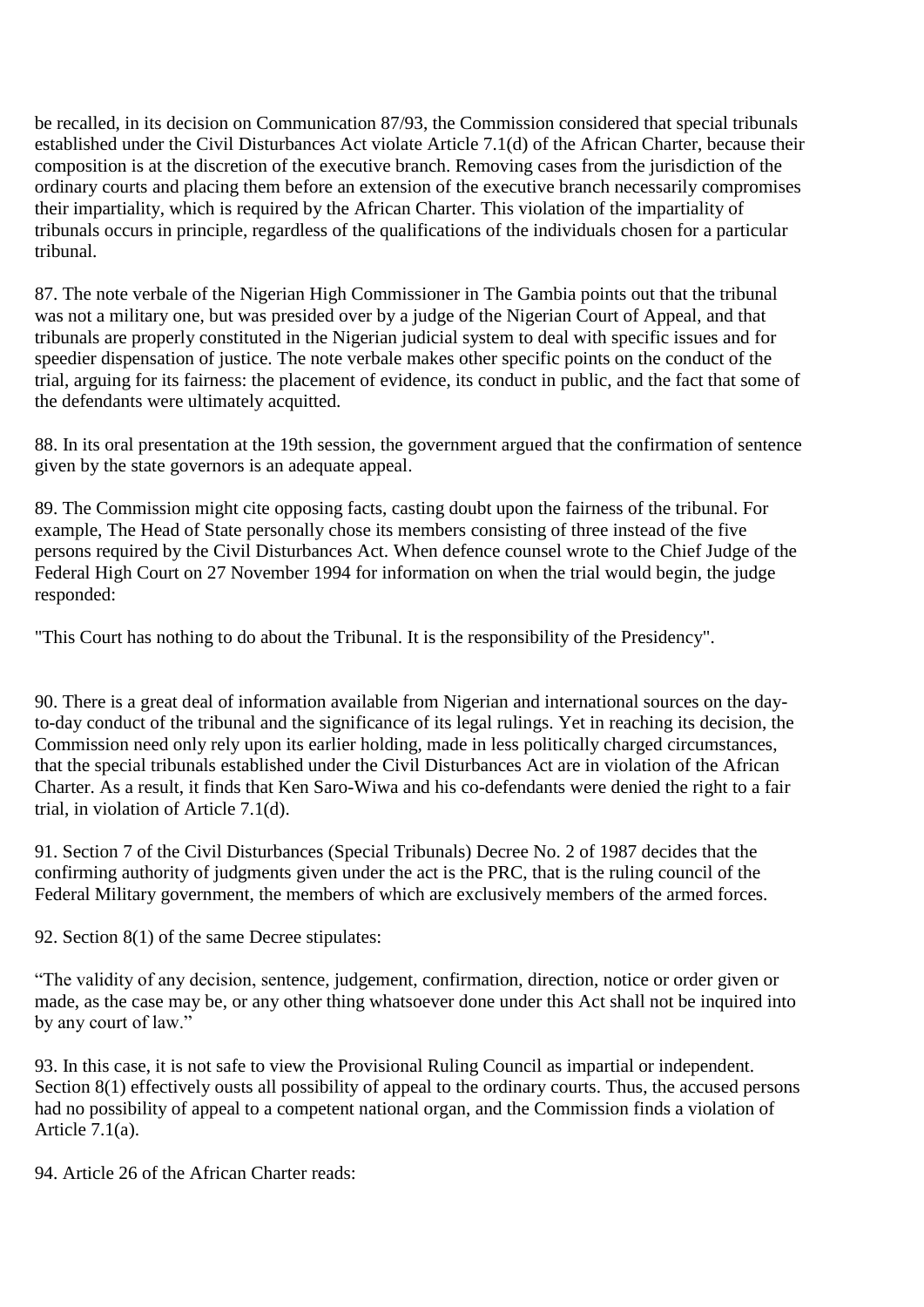"States parties to the present Charter shall have the duty to guarantee the independence of the Courts..."

95. As stated above, the Special Tribunal and the Provisional Ruling Council are not independent. The Commission also finds that there is a violation of Article 26 of the African Charter.

96. The government has not contradicted the allegations contained in communication 154/96 that at the conviction in October 1995 the Tribunal itself admitted that there was no direct evidence linking the accused to the act of the murders, but held that they had each failed to establish that they did not commit the crime alleged. Communication 154/96 has also affirmed that prior to and during the trial, leading representatives of the government pronounced MOSOP and the accused guilty of the crimes at various press conferences and before the United Nations. As the allegations have not been contradicted, the Commission find a violation of the right to be presumed innocent, Article 7.1(b).

97. Initially, the accused were defended by a team of lawyers of their own choice. According to Communication 154/96 and Communication 139/94, this team withdrew from the case because of harassment, both in the conduct of the trial and in their professional and private lives outside. Communication 154/96 alleges that two of the lawyers were seriously assaulted by soldiers claiming to be acting on the instruction of the military officer responsible for the trial. On three occasions defence lawyers were arrested and detained and two of the lawyers had their offices searched. When these lawyers withdrew from the case, the harassment subsided.

98. After the withdrawal of their chosen counsel, the accused were defended by a team assigned by the Tribunal. However, this team also resigned, complaining of harassment. After that, the accused declined to accept a new team appointed by the Tribunal, and the court proceedings were closed without the accused having legal representation for the duration.

99. Communication 154/96 also claims that the defence was denied access to the evidence on which the prosecution was based and that files and documents which were required by the accused for their defence were removed from their residences and offices when they were searched by security forces on different occasions during the trial.

100. The government claims that: "Their [the accused] defence team which comprised sly human rights activists such as Femi Falana and Gani Fawehinmi, known to be more disposed towards melodrama than the actual defence of their clients, inexplicably withdrew from the Special Tribunal at a crucial stage of the trial in order to either play to the gallery or delay and frustrate the process".

101. This statement does not contradict the allegations of Communication 154/96, that two different defence teams were harassed into quitting the defence of the accused persons; it merely attributed malicious motives to the defence. The government has not responded to the allegations of withholding evidence from the defence. The Commission therefore finds itself with no alternative but to conclude that a violation of Article 7.1(c) has occurred.

102. Article 4 of the African Charter reads:

"Human beings are inviolable. Every human being shall be entitled to respect for his life and the integrity of his person. No one may be arbitrarily deprived of this right."

103. Given that the trial which ordered the executions itself violates Article 7, any subsequent implementation of sentences renders the resulting deprivation of life arbitrary and in violation of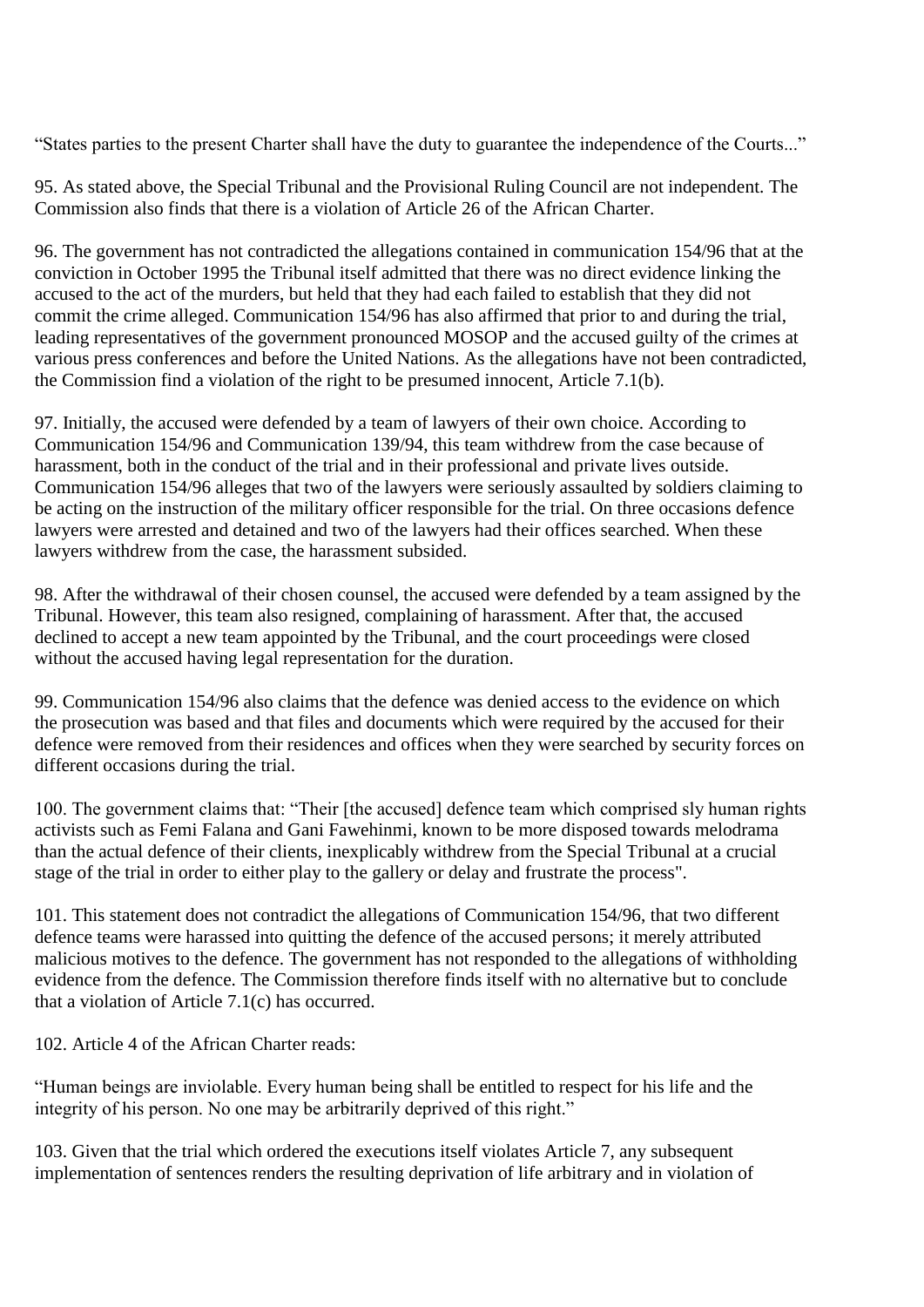Article 4. The violation is compounded by the fact that there were pending communications before the African Commission at the time of the executions, and the Commission had requested the government to avoid causing any "irreparable prejudice" to the subjects of the communications before the Commission had concluded it consideration. Executions had been stayed in Nigeria in the past on the invocation by the Commission of its rule on provisional measures (Rule 109 now 111) and the Commission had hoped that a similar situation will obtain in the case of Ken Saro-Wiwa and others. It is a matter of deep regret that this did not happen.

104. The protection of the right to life in Article 4 also includes a duty for the state not to purposefully let a person die while in its custody. Here at least one of the victims' lives was seriously endangered by the denial of medication during detention. Thus, there are multiple violations of Article 4.

105. Article 11 of the African Charter provides:

"Every individual shall have the right to assemble freely with others..."

106. Communication 154/96 alleges that Article 11 was violated because the murder trial directly followed public meetings of MOSOP. In its judgement, the Tribunal held that the condemned persons "created the fire that consumed the four Ogoni chiefs" by wrongfully organising election campaign rallies and permitting a large crowd of fanatical MOSOP and NYCOP youths to congregate. It appears that the Tribunal holds the accused responsible for the murders because they organised the rally after which the murders took place, although Ken Saro-Wiwa for one was prevented by government officials from attending the rally. The Commission has considerable difficulty with this position as it can adversely affect the right to assembly.

107. Article 10.1 of the African Charter reads:

"Every individual shall have the right to free association provided that he abides by the law."

108. Communication 154/96 alleges that Article 10.1 was violated because the victims were tried and convicted for their opinions, as expressed through their work in MOSOP. In its judgement, the Tribunal held that by their membership in MOSOP, the condemned persons were responsible for the murders, guilt by association, it would seem furthermore that, government officials at different times during the trial declared MOSOP and the accused guilty of the charges, without waiting for the official judgement. This demonstrates a clear prejudice against the organisation MOSOP, which the government has done nothing to defend or justify. Therefore the Commission finds a violation of Article 10.1.

109. Article 9.2 of the African Charter reads:

"Every individual shall have the right to express and disseminate his opinions within the law."

110. There is a close relationship between the rights expressed in the Articles 9.2, 10.1 and 11. Communication 154 alleges that the actual reason for the trial and the ultimate death sentences was the peaceful expression of views by the accused persons. The victims were disseminating information and opinions on the rights of the people who live in the oil producing area of Ogoniland, through MOSOP and specifically a rally. These allegations have not been contradicted by the government, which has already been shown to be highly prejudiced against MOSOP, without giving concrete justifications. MOSOP was founded specifically for the expression of views of the people who live in the oil producing areas, and the rally was organised with this in view. The Government's actions is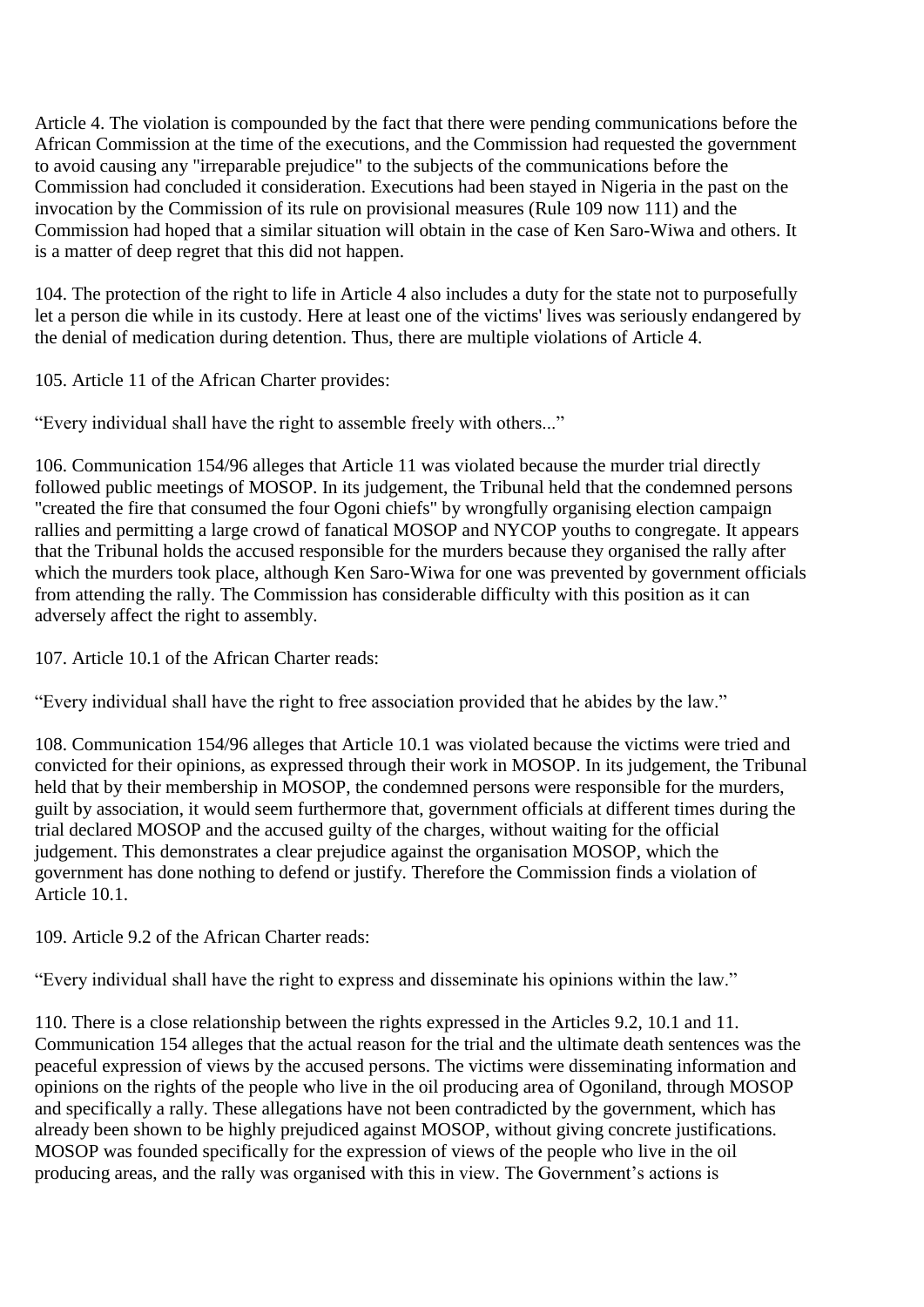inconsistent with Article 9.2 implicit when it violated Articles 10.1 and 11.

111. Article 16 of the Charter reads:

"1. Every individual shall have the right to enjoy the best attainable state of physical and mental health.

2. States parties to the present Charter shall take the necessary measures to protect the health of their people and to ensure that they receive medical attention when they are sick."

112. The responsibility of the government is heightened in cases where an individual is in its custody and therefore someone whose integrity and well-being is completely dependent on the actions of the authorities. The state has a direct responsibility in this case. Despite requests for hospital treatment made by a qualified prison doctor, these were denied to Ken Saro-Wiwa, causing his health to suffer to the point where his life was endangered. The government has not denied this allegation in any way. This is a violation of Article 16.

113. Nigeria has been a State Party to the African Charter for over a decade, and is thus bound by Article 1 of the African Charter.

114. The Commission assists States parties to implement their obligations under the Charter. Rule 111 of the Commission's Rules of Procedure (revised) aims at preventing irreparable damage being caused to a complainant before the Commission. Execution in the face of the invocation of Rule 111 defeats the purpose of this important rule. The Commission had hoped that the Government of Nigeria would respond positively to its request for a stay of execution pending the former's determination of the communication before it.

115. This is a blot on the legal system of Nigeria which will not be easy to erase. To have carried out the execution in the face of pleas to the contrary by the Commission and world opinion is something which we pray will never happen again. That it is a violation of the Charter is an understatement.

116. The Nigerian Government itself recognises that human rights are no longer solely a matter of domestic concern. The African Charter was drafted and acceded to voluntarily by African States wishing to ensure the respect of human rights on this continent. Once ratified, States Parties to the Charter are legally bound to its provisions. A state not wishing to abide by the African Charter might have refrained from ratification. Once legally bound, however, a state must abide by the law in the same way an individual must.

## FOR THE ABOVE REASONS, THE COMMISSION

Decides that there has been a violation of Articles 5 and 16 in relation to Ken Saro-Wiwa's detention in 1993 and his treatment in detention in 1994 and 1995;

Decides that there has been a violation of Articles 6 in relation to the detention of all the victims under the State Security (Detention of Persons) Act of 1984 and State Security (Detention of Persons) Amended Decree no. 14 (1994). The government therefore has the obligation to annul these Decrees; Reiterates its decision on communication 87/93 that there has been a violation of Article 7.1(d) and with regard to the establishment of the Civil Disturbances Tribunal. In ignoring this decision, Nigeria has violation Article 1 of the Charter;

Decides that there has been a violation of Articles 4 and 7.1 (a), (b) (c) and (d) in relation to the conduct of the trial and the execution of the victims;

Holds that there has been a violation of Articles 9.2, 10.1 and 11, 26, 16;

Holds that in ignoring its obligations to institute provisional measures, Nigeria has violated Article 1.